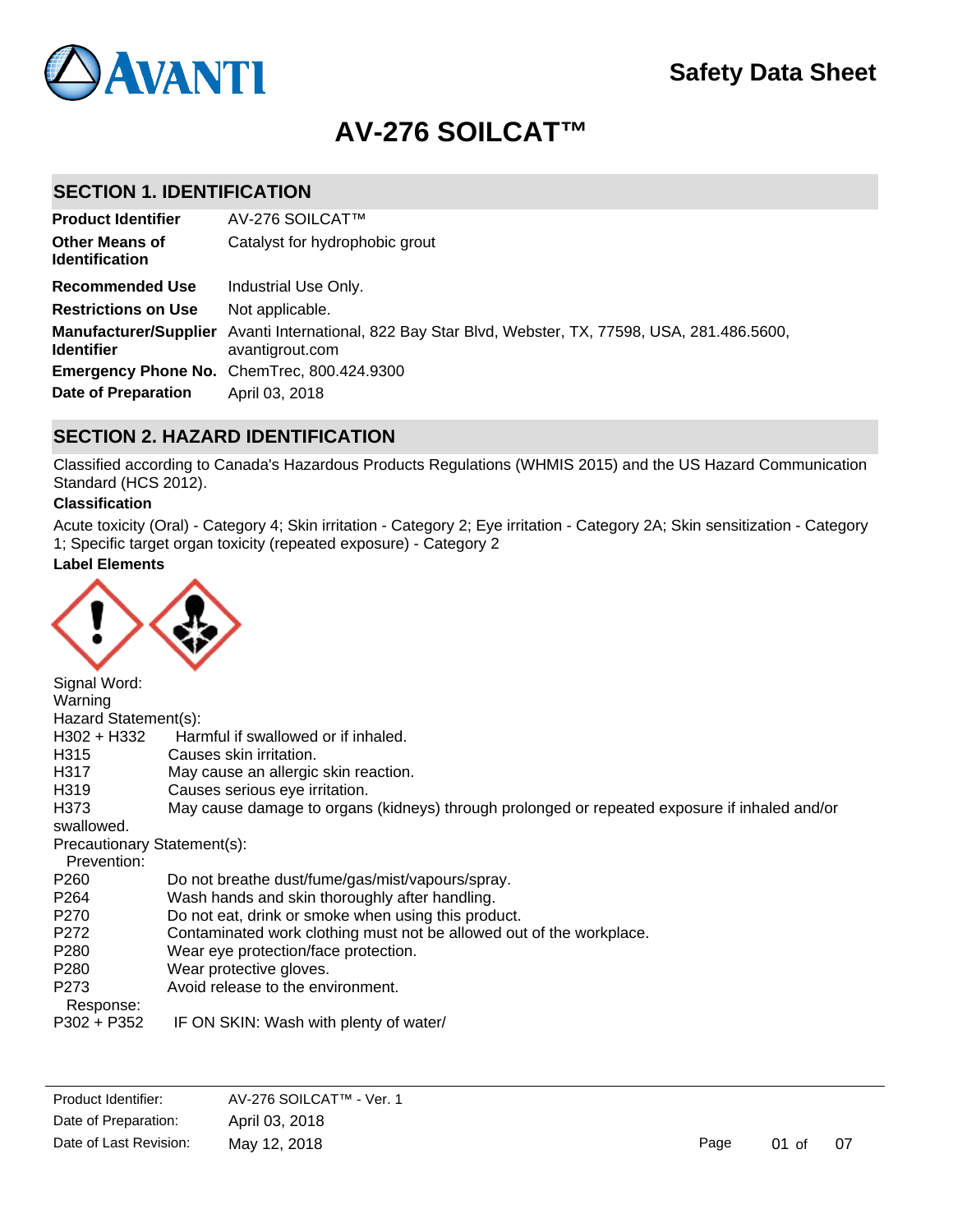Soap

P305 + P351 + P338 IF IN EYES: Rinse cautiously with water for several minutes. Remove contact lenses, if present and easy to do. Continue rinsing.

P314 Get medical advice or attention if you feel unwell.

P332 + P313 If skin irritation occurs: Get medical advice or attention.

P337 + P313 If eye irritation persists: Get medical advice or attention.

P362 + P364 Take off contaminated clothing and wash it before reuse.

Disposal:

P501 Dispose of contents and container in accordance with local, regional, national and international regulations.

### **Other Hazards**

None known.

# **SECTION 3. COMPOSITION/INFORMATION ON INGREDIENTS**

Mixture:

| <b>Chemical Name</b>         | <b>CAS No.</b> | %  | <b>Other Identifiers Other Names</b> |  |
|------------------------------|----------------|----|--------------------------------------|--|
| Amines, coco alkyl           | 61788-46-3     | 50 | Amine                                |  |
| Dibutyl maleate              | 105-76-0       | 30 | <b>DBM</b>                           |  |
| Octamethylcyclotetrasiloxane | 556-67-2       |    | <b>Silicone</b>                      |  |

# **SECTION 4. FIRST-AID MEASURES**

#### **First-aid Measures**

### **Inhalation**

Remove source of exposure or move to fresh air. Get medical advice or attention if you feel unwell.

### **Skin Contact**

Immediately wash gently and thoroughly with lukewarm, gently flowing water and mild soap for 15-20 minutes. If skin irritation or a rash occurs, get medical advice or attention.

### **Eye Contact**

Immediately rinse the contaminated eye(s) with lukewarm, gently flowing water for 15-20 minutes, while holding the eyelid(s) open. If eye irritation persists, get medical advice or attention.

#### **Ingestion**

Rinse mouth with water. Get medical advice or attention if you feel unwell or are concerned.

### **First-aid Comments**

Get medical advice or attention if you feel unwell or are concerned.

### **Most Important Symptoms and Effects, Acute and Delayed**

If inhaled and/or swallowed: can cause effects as described for inhalation. Can cause effects as described for skin contact.

### **Immediate Medical Attention and Special Treatment**

### **Target Organs**

Kidneys, respiratory system.

#### **Special Instructions**

Monitor kidney function. Monitor cardiovascular function.

### **Medical Conditions Aggravated by Exposure**

Asthma, dermatitis, kidney conditions, respiratory conditions.

# **SECTION 5. FIRE-FIGHTING MEASURES**

#### **Extinguishing Media**

| Product Identifier:    | AV-276 SOILCAT™ - Ver. 1 |
|------------------------|--------------------------|
| Date of Preparation:   | April 03, 2018           |
| Date of Last Revision: | May 12, 2018             |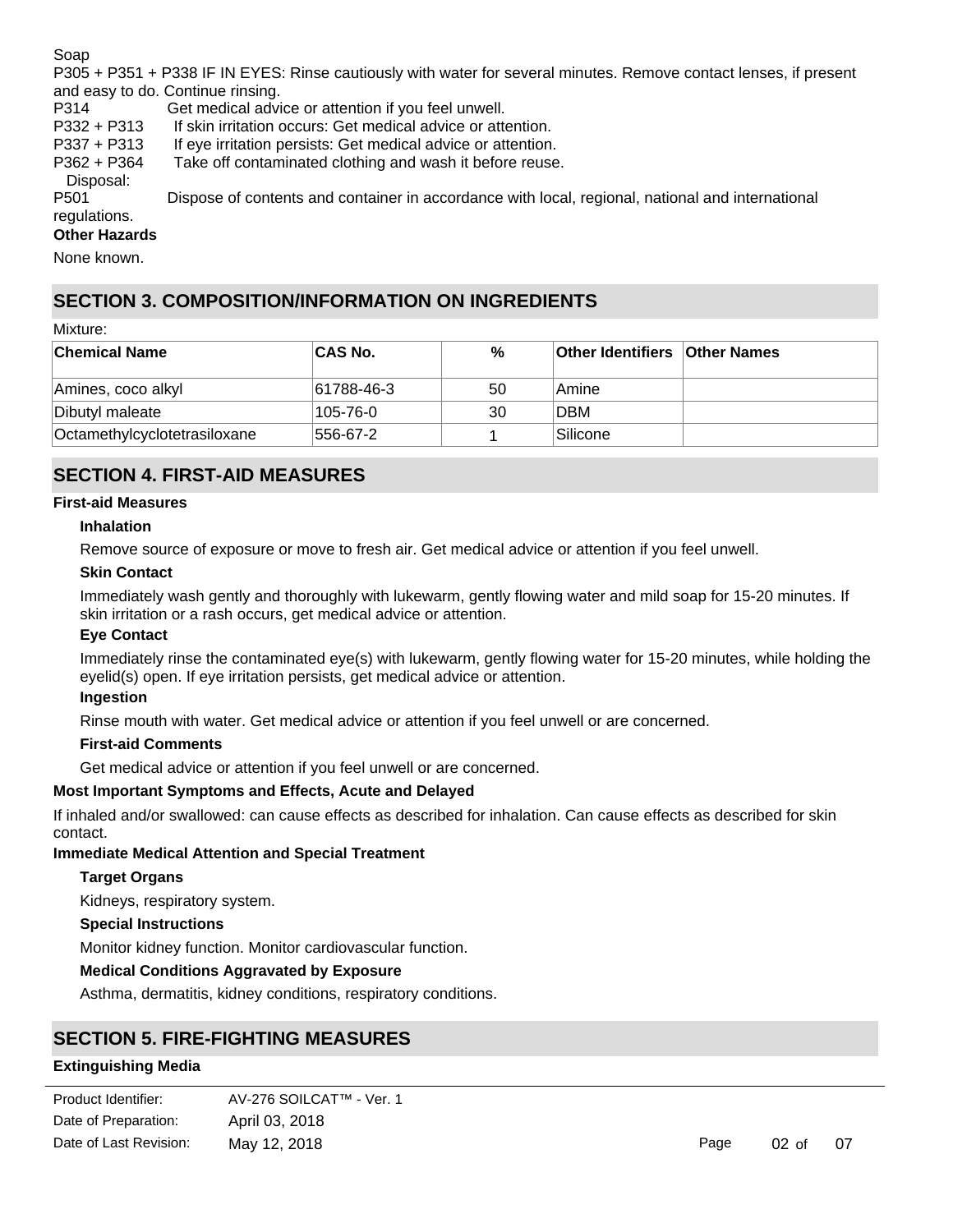### **Suitable Extinguishing Media**

Carbon dioxide, dry chemical powder or appropriate foam.

### **Unsuitable Extinguishing Media**

DO NOT use water or water-based extinguishing agents.

### **Specific Hazards Arising from the Product**

Closed containers may rupture violently when heated releasing contents.

Very toxic carbon monoxide, carbon dioxide; corrosive, oxidizing nitrogen oxides.

### **Special Protective Equipment and Precautions for Fire-fighters**

Approach fire from upwind to avoid hazardous vapours or gases. Do NOT apply water directly to spill. Chemical protective clothing (e.g. chemical splash suit) and positive pressure SCBA may be necessary.

# **SECTION 6. ACCIDENTAL RELEASE MEASURES**

### **Personal Precautions, Protective Equipment, and Emergency Procedures**

Increase ventilation to area or move leaking container to a well-ventilated and secure area. Remove or isolate incompatible materials as well as other hazardous materials.

#### **Environmental Precautions**

It is good practice to prevent releases into the environment. Do not allow into any sewer, on the ground or into any waterway.

### **Methods and Materials for Containment and Cleaning Up**

Stop or reduce leak if safe to do so. Contain and soak up spill with absorbent that does not react with spilled product. Place used absorbent into suitable, covered, labelled containers for disposal. Contaminated absorbent poses the same hazard as the spilled product. Dike spilled product to prevent runoff. Remove or recover liquid using pumps or vacuum equipment. Store recovered product in suitable containers that are: tightly-covered.

### **Other Information**

Contact supplier, local fire and emergency services for help.

## **SECTION 7. HANDLING AND STORAGE**

#### **Precautions for Safe Handling**

Obtain special instructions before use. Do not breathe in this product. Prevent skin contact. Do not get in eyes. Do not swallow. Avoid exposure during pregnancy and while nursing. Avoid generating vapours or mists. Avoid heating that will increase the amount of vapours. Wear personal protective equipment to avoid direct contact with this chemical. Keep containers tightly closed when not in use or empty. General hygiene considerations: do NOT smoke in work areas. Do NOT eat, drink or store food in work areas. Remove contaminated clothing and protective equipment before entering eating areas or leaving work area. Consider using a double locker-shower facility. Wash hands thoroughly after handling this product and before eating, using the washroom or leaving work area. Thoroughly clean clothing, shoes and leather goods before reuse or dispose of safely. Properly dispose of any contaminated items, including shoes, that cannot be decontaminated. DO NOT re-use.

#### **Conditions for Safe Storage**

Store in an area that is: cool, well-ventilated.

# **SECTION 8. EXPOSURE CONTROLS/PERSONAL PROTECTION**

### **Control Parameters**

Not available.

#### **Appropriate Engineering Controls**

Use local exhaust ventilation, if general ventilation is not adequate to control amount in the air. Provide eyewash and safety shower if contact or splash hazard exists.

### **Individual Protection Measures**

### **Eye/Face Protection**

**Skin Protection**

Wear chemical safety goggles and face shield when contact is possible.

| Product Identifier:    | AV-276 SOILCAT™ - Ver. 1 |
|------------------------|--------------------------|
| Date of Preparation:   | April 03, 2018           |
| Date of Last Revision: | May 12, 2018             |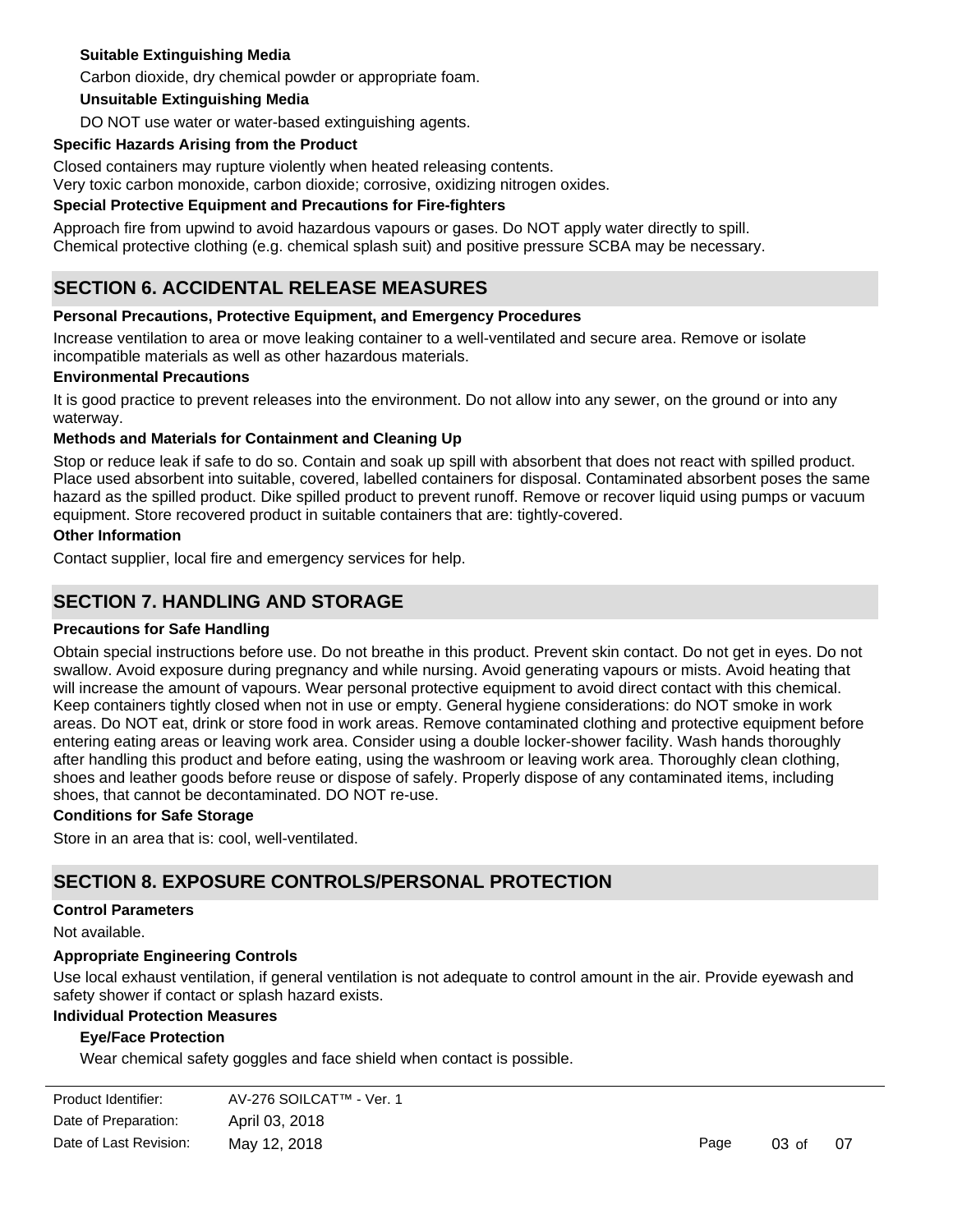### **Skin Protection**

Wear chemical protective clothing e.g. gloves, aprons, boots. Wear a chemical splash suit and respiratory protection.

Suitable materials are: Chemical Resistant Gloves: butyl rubber, neoprene rubber, nitrile rubber, polyvinyl chloride, Viton®/butyl rubber. Chemical Resistant Suit: Barrier® (PE/PA/PE), Saranex®.

### **Respiratory Protection**

Wear a NIOSH approved air-purifying respirator with an organic vapour cartridge. Either full-face piece or half-face piece with splash goggles.

# **SECTION 9. PHYSICAL AND CHEMICAL PROPERTIES**

| <b>Basic Physical and Chemical Properties</b>                |                                                       |
|--------------------------------------------------------------|-------------------------------------------------------|
| Appearance                                                   | Clear yellow liquid.                                  |
| Odour                                                        | Pungent                                               |
| <b>Odour Threshold</b>                                       | Not available                                         |
| рH                                                           | Not available                                         |
| <b>Melting Point/Freezing Point</b>                          | Not available (melting); $<$ 54 °F (12 °C) (freezing) |
| <b>Initial Boiling Point/Range</b>                           | Not available                                         |
| <b>Flash Point</b>                                           | $> 242.6$ °F (117.0 °C)                               |
| <b>Evaporation Rate</b>                                      | Not available                                         |
| Flammability (solid, gas)                                    | Not available                                         |
| <b>Upper/Lower Flammability or</b><br><b>Explosive Limit</b> | Not available (upper); Not available (lower)          |
| <b>Vapour Pressure</b>                                       | Not available                                         |
| Vapour Density (air = 1)                                     | Not available                                         |
| <b>Relative Density (water = 1)</b>                          | 0.94                                                  |
| <b>Solubility</b>                                            | Slightly soluble in water                             |
| <b>Partition Coefficient,</b><br>n-Octanol/Water (Log Kow)   | Not available                                         |
| <b>Auto-ignition Temperature</b>                             | Not available                                         |
| <b>Decomposition Temperature</b>                             | Not available                                         |
| <b>Viscosity</b>                                             | Not available (kinematic); Not available (dynamic)    |
| <b>Other Information</b>                                     |                                                       |
| <b>Physical State</b>                                        | Liquid                                                |

# **SECTION 10. STABILITY AND REACTIVITY**

**Chemical Stability** Normally stable. **Conditions to Avoid** Sunlight. Incompatible materials. Acidic conditions (low pH). **Incompatible Materials** Reacts violently with: organic acids (e.g. acetic acid), inorganic acids (e.g. hydrofluoric acid), oxidizing agents (e.g. **Possibility of Hazardous Reactions** Reacts violently in the presence of acidic conditions (low pH). **Reactivity** None known.

peroxides), strong acids (e.g. hydrochloric acid), strong oxidizing agents (e.g. perchloric acid).

# **Hazardous Decomposition Products**

| Product Identifier:    | AV-276 SOILCAT™ - Ver. 1 |
|------------------------|--------------------------|
| Date of Preparation:   | April 03, 2018           |
| Date of Last Revision: | May 12, 2018             |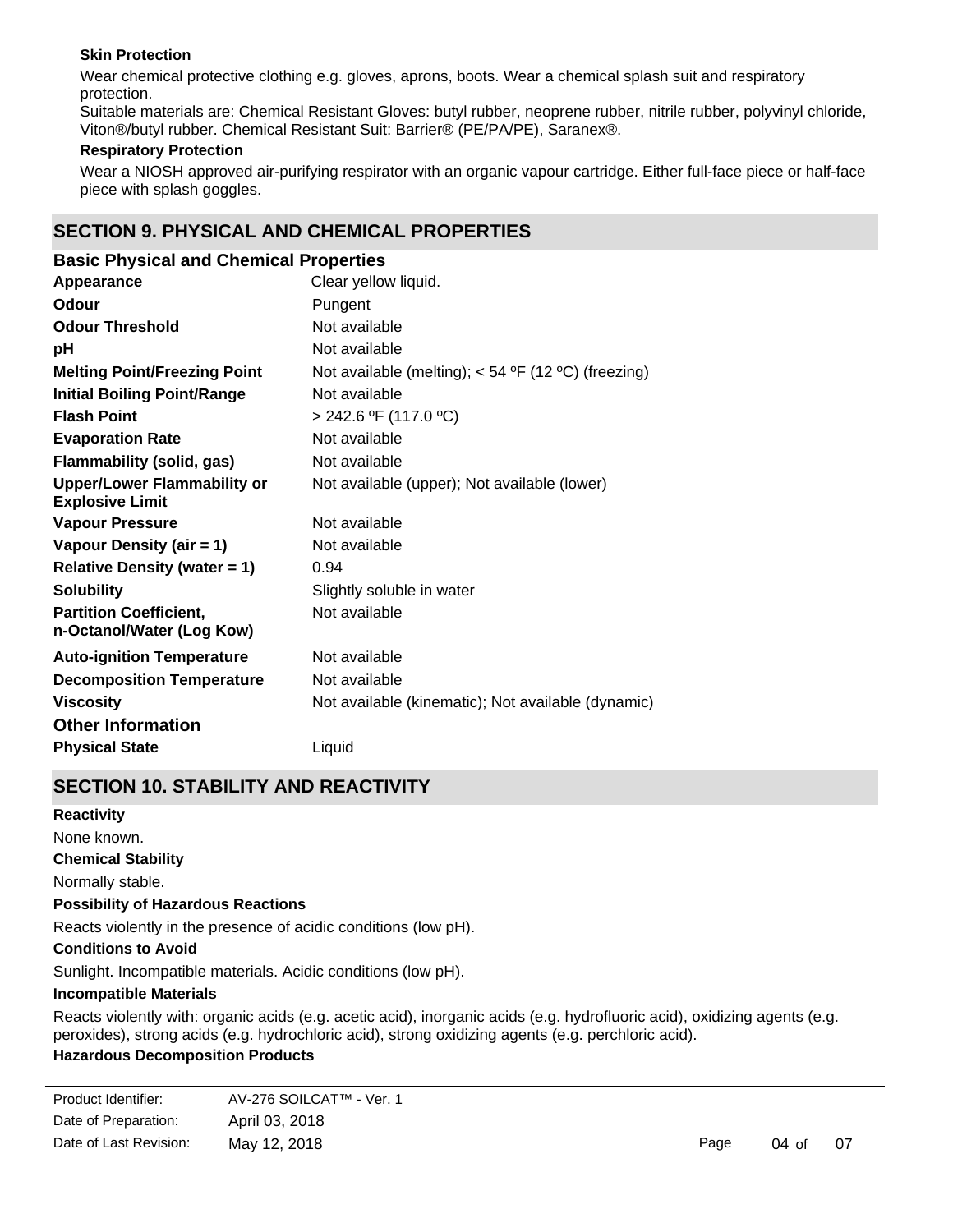Very toxic carbon monoxide, carbon dioxide; corrosive, oxidizing nitrogen oxides.

# **SECTION 11. TOXICOLOGICAL INFORMATION**

### **Likely Routes of Exposure**

Inhalation; skin contact; eye contact.

### **Acute Toxicity**

| <b>Chemical Name</b> | <b>LC50</b> | LD50 (oral)        | LD50 (dermal)        |
|----------------------|-------------|--------------------|----------------------|
| Dibutyl maleate      |             | 9300 mg/kg (mouse) | 10010 mg/kg (rabbit) |
| Amines, coco alkyl   |             | 740 mg/kg (rat)    |                      |

### **Skin Corrosion/Irritation**

May cause moderate or severe irritation based on information for closely related materials.

### **Serious Eye Damage/Irritation**

May cause serious eye irritation based on information for closely related materials.

### **STOT (Specific Target Organ Toxicity) - Single Exposure**

### **Inhalation**

May be harmful based on information for closely related materials.

### **Skin Absorption**

May be harmful based on information for closely related materials.

### **Ingestion**

May be harmful based on information for closely related materials.

### **Aspiration Hazard**

No information was located.

### **STOT (Specific Target Organ Toxicity) - Repeated Exposure**

May cause harmful effects on the kidneys. Symptoms may include dry, red, cracked skin (dermatitis). Irritation of the respiratory system. May cause respiratory tract injury.

## **Respiratory and/or Skin Sensitization**

### Respiratory sensitizer. Skin sensitizer.

### **Carcinogenicity**

| <b>Chemical Name</b> | <b>IARC</b> | <b>ACGIH®</b> | <b>NTP</b> | <b>OSHA</b>       |
|----------------------|-------------|---------------|------------|-------------------|
| Dibutyl maleate      | ∣Not Listed | lNot Listed   | Not Listed | <b>Not Listed</b> |

No information was located.

### **Reproductive Toxicity**

**Development of Offspring**

No information was located.

### **Sexual Function and Fertility**

May cause effects on sexual function and/or fertility.

### **Effects on or via Lactation**

No information was located.

### **Germ Cell Mutagenicity**

No information was located.

### **Interactive Effects**

No information was located.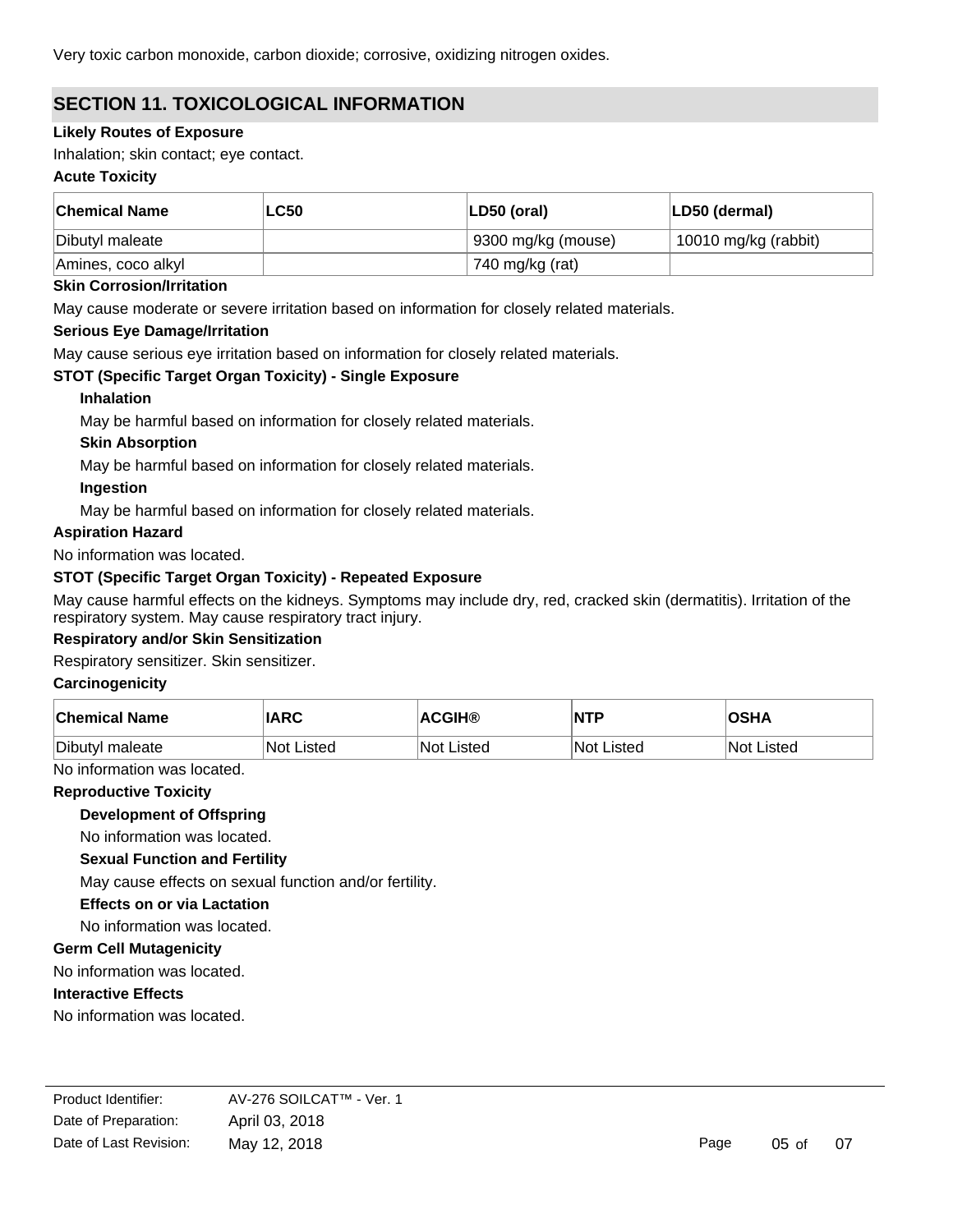# **SECTION 12. ECOLOGICAL INFORMATION**

### **Ecotoxicity**

Very toxic to aquatic life.

### **Acute Aquatic Toxicity**

| <b>Chemical Name</b> | <b>LC50 Fish</b>                                                  | <b>EC50 Crustacea</b>                               | <b>ErC50 Aquatic</b><br><b>Plants</b>                          | ErC50 Algae |
|----------------------|-------------------------------------------------------------------|-----------------------------------------------------|----------------------------------------------------------------|-------------|
| Dibutyl maleate      | $0.6$ mg/L<br>Cncorhynchus<br>mykiss (rainbow<br>trout); 96-hour) | 21 mg/L (Daphnia<br>magna (water flea);<br>48-hour) | $6.2$ mg/L<br>(Desmodesmus<br>subspicatus (algae);<br>72-hour) |             |
| Amines, coco alkyl   | 0.1-1 mg/L $(96$ -hour;<br>semi-static)                           |                                                     |                                                                |             |

### **Persistence and Degradability**

No information was located.

## **Bioaccumulative Potential**

This product or its degradation products are expected to bioaccumulate.

### **Mobility in Soil**

If released into the environment, this product is not expected to move through the soil, based on physical and chemical properties.

### **Other Adverse Effects**

There is no information available.

# **SECTION 13. DISPOSAL CONSIDERATIONS**

### **Disposal Methods**

Dispose of contents and container in accordance with local, regional, national and international regulations. Dispose of or recycle empty containers through an approved waste management facility. Empty containers retain product residue. Follow label warnings even if container appears to be empty. Do not reuse empty containers.

# **SECTION 14. TRANSPORT INFORMATION**

Not regulated under Canadian TDG regulations. Not regulated under US DOT Regulations.

**Environmental Hazards** Not applicable

**Special Precautions** Not applicable

**Transport in Bulk According to Annex II of MARPOL 73/78 and the IBC Code** Not applicable

# **SECTION 15. REGULATORY INFORMATION**

## **Safety, Health and Environmental Regulations**

## **Canada**

## **Domestic Substances List (DSL) / Non-Domestic Substances List (NDSL)**

All ingredients are listed on the DSL/NDSL.

# **USA**

## **Toxic Substances Control Act (TSCA) Section 8(b)**

All ingredients are listed on the TSCA Inventory.